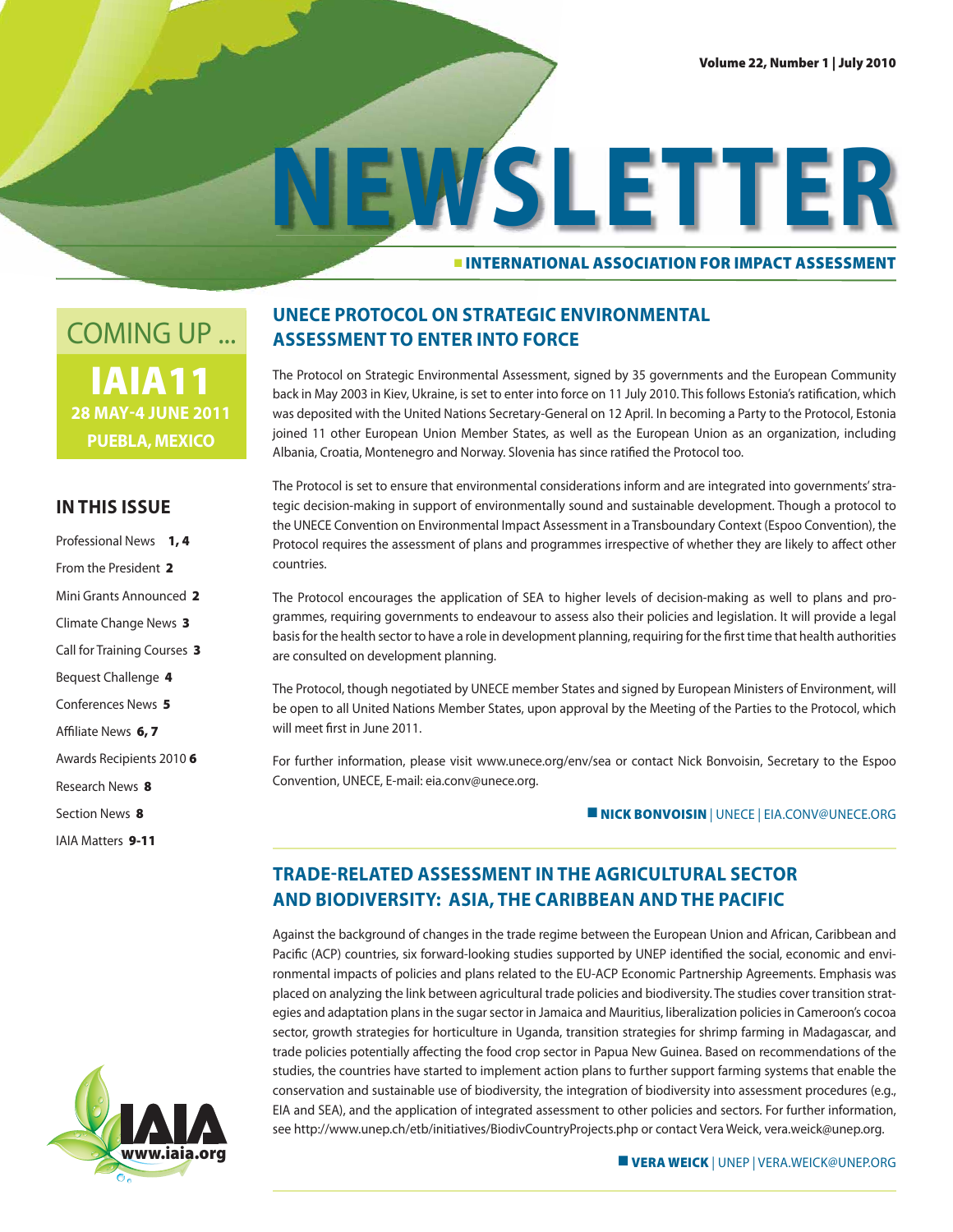### **2010-2011 Board of Directors**

President

**Jonathan Allotey** Environmental Protection Agency Accra-Ghana

#### President-Elect

**Stephen Lintner** World Bank Washington, DC-USA

Past President

**Nick Taylor** Taylor Baines & Associates Rangiora-New Zealand

#### Director-Treasurer

**Weston Fisher** The Cadmus Group Watertown-USA

### Director-Secretary

**Nicholas King** GBIF Copenhagen-Denmark

#### Directors

**Júlio de Jesus** ECOSSISTEMA Lisbon-Portugal

**Maya Gabriela Villaluz** The World Bank Manila-Philippines

**Lea den Broeder** RIVM Bilthoven-The Netherlands

#### **Jong-Gwan Jung**

Chungnam Development Institute Chungnam-Republic of Korea

### **IAIA Headquarters**

1330 23rd Street South, Suite C Fargo, ND 58103-3705 USA Phone +1.701.297.7908 Fax +1.701.297.7917 info@iaia.org | www.iaia.org Rita R. Hamm, Chief Executive Officer

## **FROM THE PRESIDENT**



**Dear Colleagues**<br>
I hope everyone b I hope everyone has settled down into normal routine activities after the 30th Annual Conference in Geneva, including those who were caught up in the Icelandic volcanic ash. I believe we were all satisfied with the outcome of the Conference despite the anxiety on preparations leading to the conference and that we are in a better mood to contribute to the

**Jonathan Allotey**

**IA professionals are also enforcement professionals.**

For my first message as President I would like to draw attention and reflection to one aspect of IA practice on which we have placed less emphasis: compliance and enforcement, though this is important in achieving the goals of sustainable development through the use of the tool of impact assessment. IA professionals are also enforcement professionals, as we ensure the correct application of the tool. Sustainable development requires a strong and effective legal system with strong and effective compliance efforts to prevent harm to the environment.

The way and manner individuals, firms, groups, communities and societies interact with the environment is critical to human wellbeing. In most countries, the culture of compliance is either low or absent. There is therefore the need to promote compliance as society demands high environmental standards.

The need for a focus on compliance is because it creates value for all. Strengthening compliance can create value for society as a whole in terms of the public safety and sustenance of ecosystem services and for the private through the improvement of competitiveness, acceleration of technological innovation and leveling of the playing field for all.

Let us reflect how in our professional practice can contribute and promote compliance.

 ■ **JONATHAN ALLOTEY** | ENVIRONMENTAL PROTECTION AGENCY GHANA JALLOTEY@EPAGHANA.ORG

### **IAIA MINI CHALLENGE GRANT SELECTIONS ANNOUNCED**

**• • • • • • • • • • • • • • • • • • • • • • • • • • • • • • • • • • • • • • • • • • • • • •**

In January 2010, the IAIA Board of Directors announced a new funding resource available to IAIA members. "Mini Challenge Grants" are a competitive source of funds to encourage members and Sections to undertake innovative projects to advance the strategic direction of IAIA. The Board provided for a small number of grant projects that would move IAIA forward in one or more desirable directions and is pleased to announce the selected proposals for the first round of grants:

- **Extending IAIA Outreach to the Students and Faculties of 3 Public Sector Universities in Pakistan**, submitted by AWARE GIRLS chairperson **Gulalai Ismail**. This project aims to organize teacher and student IA societies in three public sector universities of Pakistan and establish their contacts with IAIA.
- **External SIA Portal**, submitted on behalf of the SIA Section by Dr. Ana Maria **Esteves** and Prof. **Frank Vanclay**. The purpose of this project is to foster excellence in the practice of social impact assessment by providing a web-based portal where the global SIA community of practice can network, access resources, share ideas and promote good practice.

Watch the newsletter and Web site for the announcements of the next round of mini grant proposals and selections!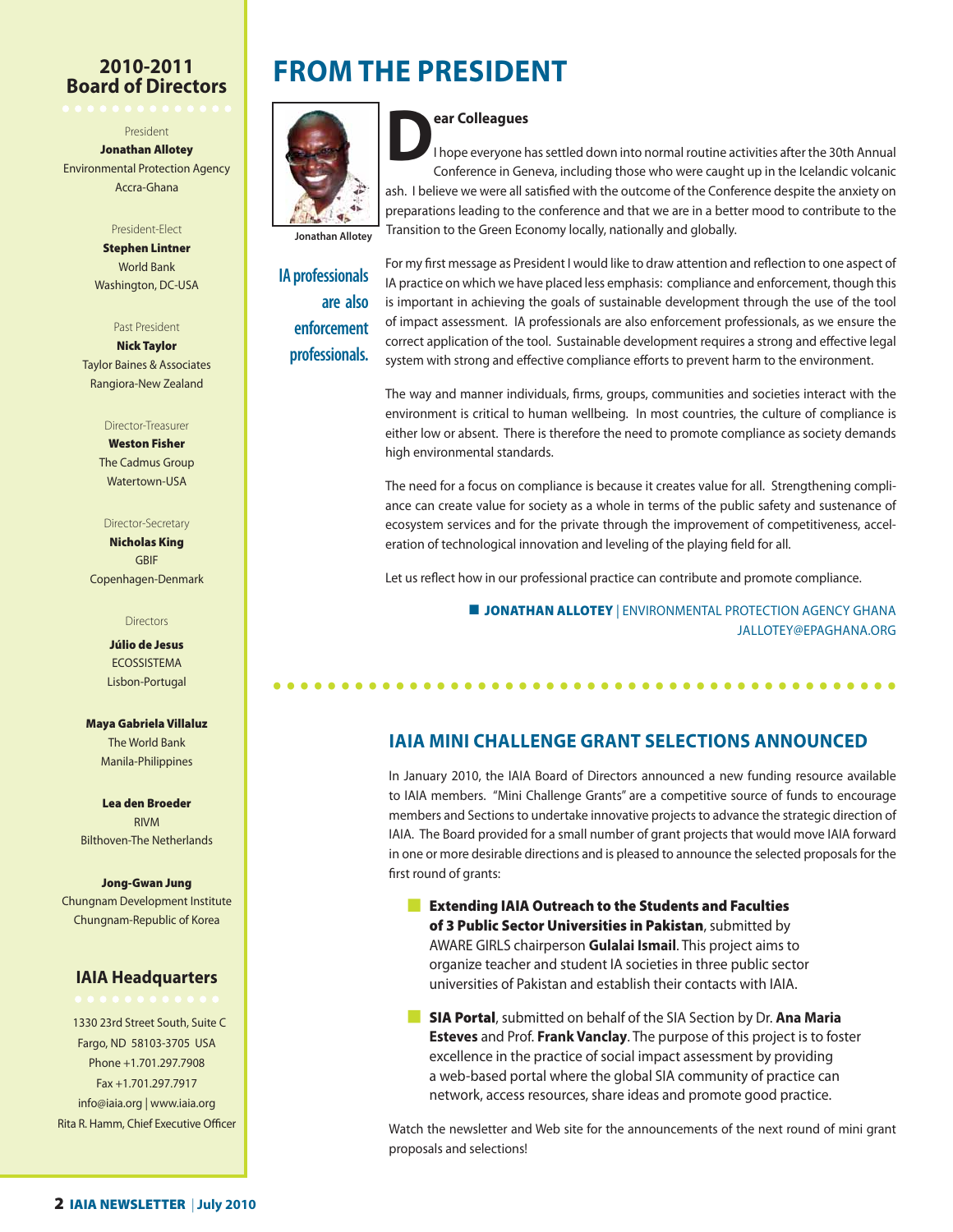### **ACTION ON CLIMATE CHANGE IN IA**

On 1 June, the Institute for Environmental Management and Assessment (IEMA) launched new Web pages dedicated to the consideration of Climate Change (CC) in UK Environmental Impact Assessment (EIA). The launch coincides with the adoption of IEMA's Principles on CC Mitigation & EIA (the Principles), which were the subject of a presentation at IAIA's conference in Geneva. To access the Web pages or the Principles, visit www.iema. net/eia-cc.

In recent years, IEMA has worked to improve the integration of climate change in environmental assessment by running workshops and discussion sessions at a number of events across the UK and in Ireland. However, it was clear that further action was needed to ensure that UK practice delivered the information on climate change mitigation and adaptation that is needed by decision-makers. IEMA Principles on CC Mitigation & EIA are only 4 pages long and aim to provide both concise and effective direction to those wanting to give greater consideration to greenhouse gas emissions within EIA. IEMA also recognises the urgent need for EIA to take better account of climate change adaptation and is currently drafting Principles on considering CC adaptation in EIA, which we will launch for consultation, via the Web page, in early July.

There are many other activities going on around the world to improve the linkage between IA and climate change, the most significant of which are the forthcoming IAIA symposia in Aalborg, Denmark (25-26 October 2010) and Washington, DC, USA (15-16 November 2010). IEMA recognises the importance of these international events and encourages IAIA members to visit their Web sites to get involved.

### ■ **JOSH FOTHERGILL**

INSTITUTE OF ENVIRONMENTAL MANAGEMENT & ASSESSMENT | J.FOTHERGILL@IEMA.NET

### **SPECIAL SYMPOSIA CLIMATE CHANGE & IMPACT ASSESSMENT**





**Washington, DC, USA 15-16 November www.iaia.org/ iaia-climate-symposium-dc/** 



**Aalborg, Denmark 25-26 October www.iaia.org/iaia-climate-symposiumdenmark/participation.aspx** 

### CALL FOR CONFERENCE HOSTS

**Are you interested in hosting a future IAIA annual conference in your country?** 

The Board evaluates many factors, including location; proposed theme in relation to the IAIA mission, vision and values; quality of the proposal; and potential financial outcome. Contact Rita Hamm at IAIA HQ (rita@iaia. org) to express your interest and receive information on preparing an effective proposal.

### **CALL FOR TRAINING COURSE PROPOSALS**

IAIA's training courses are an important element of the Association's continuing effort to promote and advance professional development and excellence in impact assessment. In 2011, IAIA again plans to organize high quality training courses in association with its annual conference.

The Board of Directors and the Training and Professional Development Committee (TPDC) are therefore inviting proposals for training courses to be delivered at the 31st annual conference, to be held in Puebla, Mexico, 28 May – 4 June 2011. It is anticipated that training courses will be delivered as part of the pre-conference program 28-29 May.

Training courses may cover any aspect of impact assessment, but priority will be given to proposals that address member-driven demand for intermediate and advanced level training and for courses on the topics listed below (the list is not exclusive). Proponents who have previously taught courses at IAIA conferences are encouraged to upgrade and/or innovate the content and level of the course to allow previous participants to attend the courses again.

- 1. Policy engagement: How to influence policymaking through innovative use of IA
- 2. IA and climate change, mitigation, and adaptation
- 3. Sector-specific IA (e.g., mining, oil and gas)
- 4. Cultural component of impact assessment
- 5. Sustainability assessment
- 6. Strategic environmental assessment
- 7. Health impact assessment
- 8. Participation and indigenous people in IA
- 9. Social impact assessment
- 10. IA in developing countries
- 11. Integrating biodiversity in IA
- 12. Quality review and auditing for impact assessment
- 13. Cumulative effects and follow up in impact assessment
- 14. Tools for impact assessment (e.g., resource economics, GIS, IT)
- 15. General professional capacities (e.g., ethics, leadership, capacity building)
- 16. Environmental management plans and systems

Given that IAIA11 will be held in Mexico, training courses offered in Spanish are also invited this year, particularly on the topics of SEA and multi-criteria analysis. Please note that while the courses may be offered in the Spanish language, the proposals must be in English in order to be considered for review by the Committee.

Proposals must be submitted to IAIA Headquarters (jen@iaia.org) by 30 July 2010 and should comply with the complete structure and content requirements provided online (www.iaia.org > IAIA11 > Training Courses). Failure to provide adequate documentation will result in the rejection of a proposal. Please do not simply copy and resubmit prior proposals, as the courses offered need to be innovative as well as up to date. Proposals in previous formats will not be accepted.

Course proponents will be notified about the outcome of their application by 7 September 2010.

■ **IAIA TRAINING AND PROFESSIONAL DEVELOPMENT COMMITTEE** JOHN BOYLE, CHAIR | JOHN.BOYLE@SHAW.CA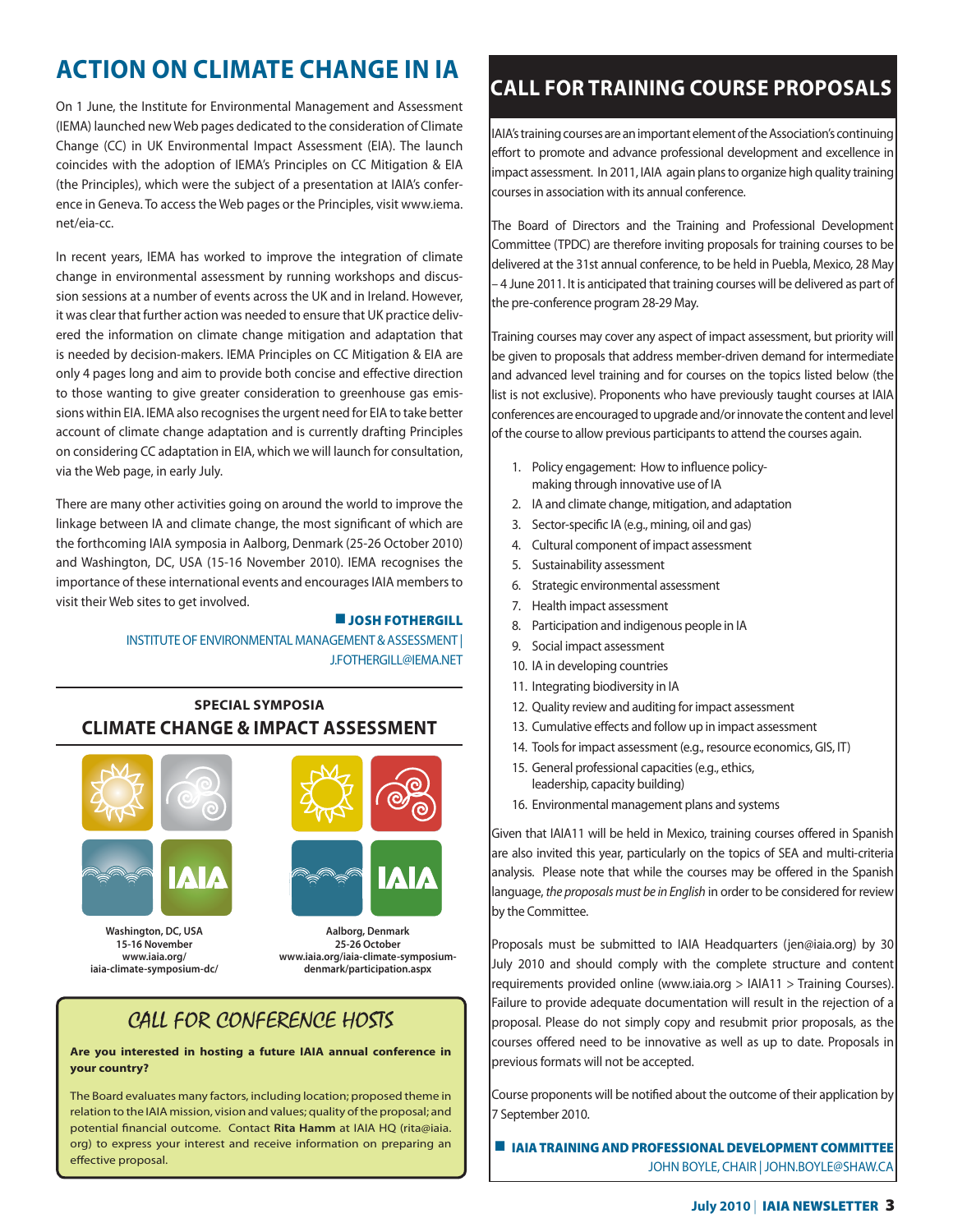

### ARE YOU UP FOR A CHALLENGE?

Knights of old threw down a glove when issuing a challenge to another knight. Rose-Hulman winner **Charlotte Bingham** threw down a glove to issue a challenge to all IAIA members to raise money for an IAIA capacity building endowment fund. Charlotte will contribute seed money for the fund this year and provide a match next year (up to a pre-set limit) for any donations our members make between now and 30 September 2011. So for every \$1 you give, it will become \$2, thanks to Charlotte.

To make a contribution through IAIA's online store, see www. netforumondemand.com/ eweb/shopping/shopping. aspx?site=iaia&prd\_key=924e7321- 981c-4c9f-9fd7-426fc625b568 and enter the amount you'd like to contribute. You can also add it to your membership renewal; just write in the amount under the optional voluntary contribution line on the form and add it to your total, or add the Capacity Building Contribution in the online store.

Other members have expressed interest in doing the same thing as Charlotte, so it is possible each dollar contributed to this fund could be worth \$3 or even more. If you are interested in joining Charlotte by providing matching funding, please contact Bridget John at IAIA Headquarters (bridget@iaia.org).

### **SEA IN THE LEGISLATION AND PRACTICE OF SERBIA**

Law on SEA ("Official Gazette of the Republic of Serbia, No. 135/2004) requlates the conditions, manner and procedure for carrying out impact assessment of certain plans and programs on the environment. By this, the Republic of Serbia has joined the group of countries that have implemented the SEA into its legislative process. SEA procedures and reports have been conducted on urban policy, plans and programs in the Belgrade city area by the Town Planning Institute of Belgrade. To date, city decision-makers have adopted more than forty SEA reports, and various policies, plans and programs. Amongst the lessons emerging from practice is that the lack of training opportunities for SEA practitioners is one of the most important problems. For additional information contact Tanja Potkonjak, Town Planning Institute of Belgrade, tanja.potkonjak@urbel.com, or Nebojša Potkonjak, Institute of General and Physical Chemistry, npotkonjak@gmail.com.

**TANJA POTKONJAK** | TOWN PLANNING INSTITUTE OF BELGRADE | TANJA.POTKONJAK@URBEL.COM

### **REVISED GUIDELINES FOR THE JAPAN INTERNATIONAL COOPERATION AGENCY**

The Japan International Cooperation Agency (JICA), since its merger with the Yen Loan part of the former Japan Bank for International Cooperation (JBIC), has grown dramatically. The annual budget of JICA is now \$12 billion, or two thirds of the World Bank's official development assistance (ODA) budget. JICA is Japan's major body for ODA, while JBIC provides international financing for the private sector. With the merger, JICA was required to revise its system and guidelines for environmental and social consideration. A committee worked from February 2008 to March 2010 to revise the guidelines. The process was intensive and transparent, with participation of major stakeholders including academia, NGOs, industry and ministries. As committee chairman, I believe the result is a step forward in creating a sustainable world. The major characteristics of the guidelines, established in April 2010, in effect from July 2010, are as follows:

- (1) Consolidation of JICA and JBIC procedures for loan aid, grant aid and technical cooperation.
- (2) Enhanced and timely disclosure of plans, permit certifications, and monitoring results.
- (3) Enhanced involvement of the Advisory Committee of external experts, on "Category A" and necessary some "Category B" projects.
- (4) Strengthened requirements for environmental review, including "free, prior, and informed consultation" and consistency with World Bank Safeguard Policies.
- (5) Merging of objection systems of the previous JICA and JBIC, enabling objection from very early stages in the project cycle.

See more details at the Web site of JICA: www.jica.go.jp/english/operations/social\_environmental/guideline/index.html.

### ■ **SACHIHIKO HARASHINA**

TOKYO INSTITUTE OF TECHNOLOGY, PAST-PRESIDENT OF IAIA | SAHARA@DEPE.TITECH.AC.JP

### **WORLD COMMISSION ON DAMS UPTAKE AND IMPACT**

Your organisation may be interested in a UNEP survey concerning the planning, development and operation of large dams. I write on UNEP's behalf to request your participation by placing an announcement of the survey in your communications and on your Web site.

Ten years after publication of the report of the World Commission on Dams (WCD), the United Nations Environment Programme (UNEP) is seeking feedback on the degree to which the recommendations of the WCD have been adopted and put into practice. The purpose of the survey is to obtain this feedback from concerned organisations and individuals. The results will be presented during World Water Week in Stockholm in September 2010, and will be published in a WCD+10 special issue of the journal "Water Alternatives" later this year.

The survey is online at http://fluidsurveys.com/surveys/dam/wcd/langen/ in English, French and Spanish. It is scheduled to run until 31 July 2010. Thank you for considering this request. We appreciate your assistance in publicising the existence of the survey.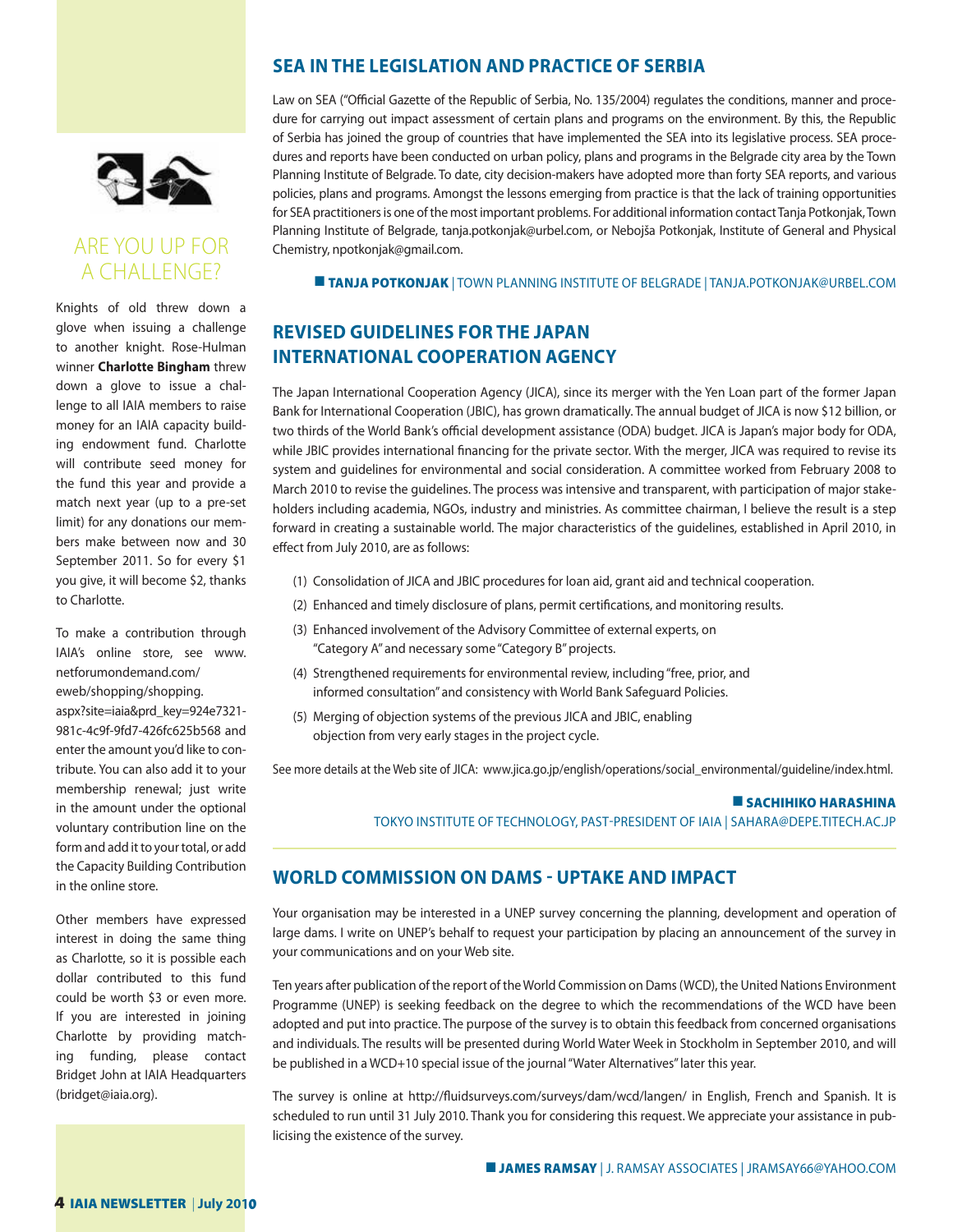### **ANOTHER SUCCESSFUL "HIA OF THE AMERICAS" WORKSHOP HELD**

On 25-26 March 2010, the second HIA of the Americas workshop took place in Oakland, California. The purpose of this meeting was to gather Health Impact Assessment practitioners together to network and discuss the development of HIA in North America, with the overarching goal of developing ways to move the field forward.

The meeting saw a three-fold increase in attendance from the first HIA of the Americas workshop in 2008, with over 60 new and veteran HIA practitioners in attendance, some of whom were IAIA members. The workshop consisted of large and small group breakout sessions and a poster session highlighting recent HIA projects.

Small groups were tasked with identifying current challenges in HIA and deciding upon ways to overcome the challenges to move the field forward. Based on issues identified in the small groups and lively, good-natured conversations, eight standing committees were formed. The purpose of these committees is to pursue key issues of importance and to make progress on moving these areas forward. This format worked well in the preceding meeting, out of which came the Practice Standards for Health Impact Assessment document (see www.apho.org.uk/ resource/item.aspx?RID=67535). The eight committees: Forming a HIA organization/association; HIA standards; Overcoming barriers to integrated health and environmental assessment; Engaging HIA stakeholders; Catalyzing HIA; Monitoring and evaluation; Opportunities and barriers for new HIA practitioners; and Institutionalizing HIA through new laws, rules and policies. One of the action items for the first group (forming an HIA organization/associatin) is exploring whether a formal organization of HIA practitioners is feasible. If it is, linking the organization to IAIA will be explored. Anyone wanting more information on the groups can contact Human Impact Partners (jlucky@humanimpact.com) to be put in touch with the appropriate committee leader.

A special thanks goes to Human Impact Partners and the San Francisco Department of Public Health for organizing this event and to The California Endowment for providing the beautiful space for this meeting as well as financial support.

**E AME-LIA TAMBURRINI** | HABITAT HEALTH IMPACT CONSULTING | AME-LIA@HABITATCORP.COM

### **SEA AS A TOOL TO CONTRIBUTE TO HIGHLEVEL POLICY OBJECTIVES**

The conference "SEA as a Tool to Contribute to High-Level Policy Objectives" took place on 7 May 2010 at the David Livingstone Centre for Sustainability (DLCS), University of Strathclyde, Glasgow, Scotland. It was organised by **Anna McLauchlan** and chaired by Dr. **Elsa João**, both from the centre. The speakers were **Gen Cannibal**, CASA Planning and Environment, **Joseph Somevi**, Aberdeen and Aberdeenshire Council, **Ric Eales**, Collingwood Environmental Planning, **Caroline Scott** from DLCS, and **Tim Birley**, Advisor on Sustainable Development and Public Policy.



**Delegates in conversation at the workshop during the Conference on strategic environmental assessment, David Livingstone Centre for Sustainability, 7th May**

Over 40 delegates from academia, central and local government, environmental consultancies and non-governmental organisations discussed the purpose and benefits of SEA. A conference report summarising outcomes from this discussion and an overview of the presentations will be available in July from www.ce.strath.ac.uk/sea. Outcomes will also inform a special issue of the Journal of Environmental Assessment Policy and Management. Further information and the call for papers can be found at www.strath.ac.uk/civeng/callforpapers/.

## Mark Your Calendar

### **IAIA AND AFFILIATE ACTIVITIES**

**Impact Assessment in Policy and Practice.** A gathering of professionals to consider and discuss aspects of impact assessment in central and local government policy development and service delivery. Every 4th Tuesday of the month. Wellington, New Zealand. www.nzaia.org.nz/Library/ WellingtonForum/Wellington.htm

**Integrating Environmental Management: Bridging the gap between environmental planning and development planning.** 23-25 August 2010. Pretoria, South Africa. www.iaia.co.za/Conference\_2010/ pages/

**CNAI'2010 - National Congress on Impact Assessment.** 20-22 October 2010. Vila Real, Portugal. www.apai.org.pt/

**Climate Change and Impact Assessment Special Symposia.**  25-26 October 2010 in Aalborg, Denmark. 15-16 November 2010 in Washington, DC, USA. www.iaia.org

**Health, Wellbeing, and HIA: Working Better, Working Smarter.**  17-19 November 2010. Dunedin, New Zealand. www.iaia.org

**IAIA11. Impact Assessment and Responsible Development for Infrastructure, Business and Industry.** 28 May-4 June 2011. Puebla, Mexico. www.iaia.org

### **OTHER MEETINGS**

**Reducing Carbon Foot Prints and Its Impact on Global Warming**  20-21 August. Jaipur, Rajasthan, India. http://seminar.rcew.ac.in/

**2010 International Conference on Environmental Engineering and Applications.** 10-12 September. Singapore. www.iceea.org

**ISOCARP: Sustainable City/ Developing World.** 19-23 September. Nairobi, Kenya. www.isocarp.org

■ **ANNA MCLAUCHLAN** | UNIVERSITY OF STRATHCLYDE | ANNA.MCLAUCHLANSTRATH.AC.UK

### **July 2010** | **IAIA NEWSLETTER 5**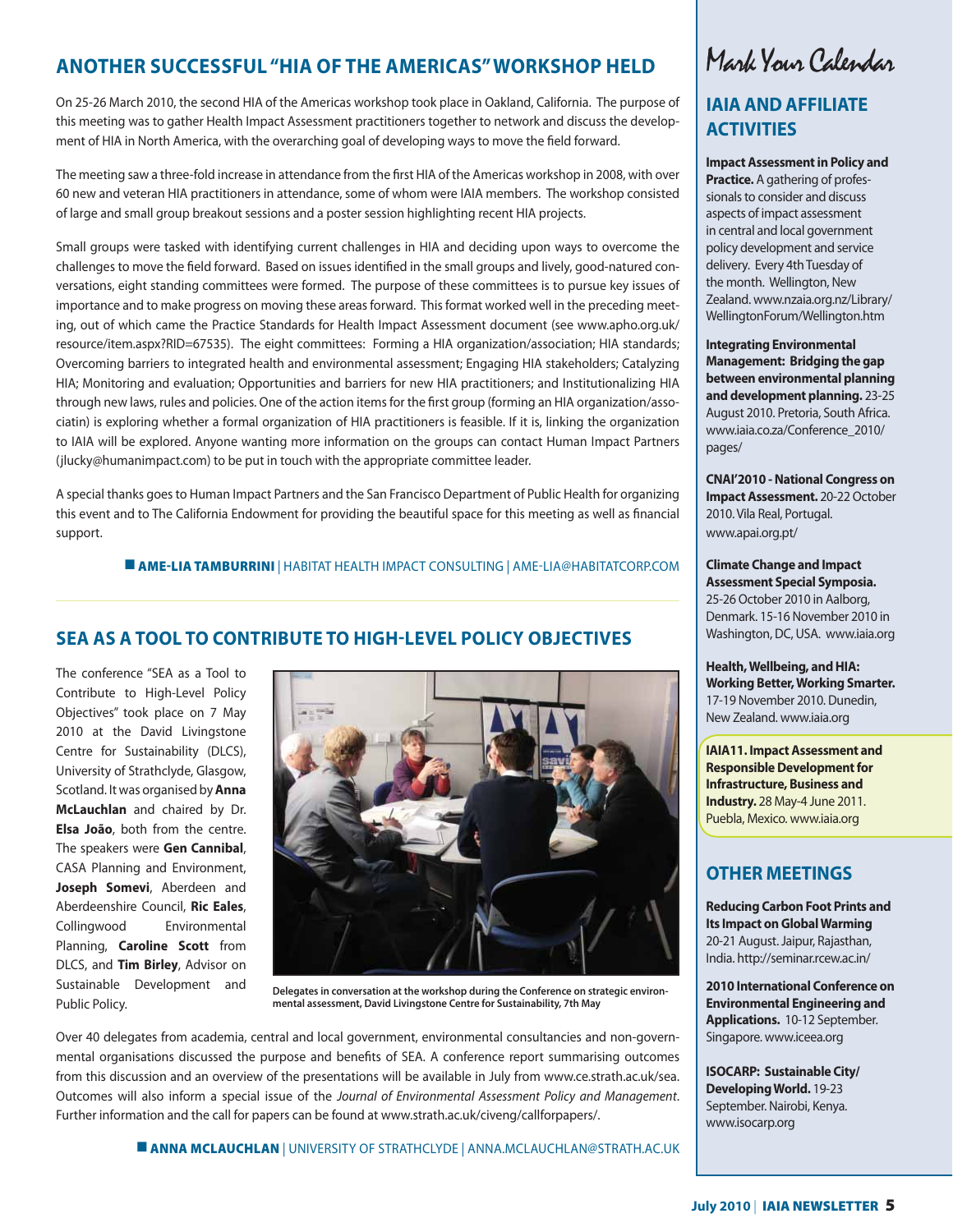## **IAIA-ITALIA HOLDS INTERNATIONAL CONFERENCE ON SEA AND PLANNING SCENARIOS FOR THE IMPROVEMENT OF AIR QUALITY IN THE PO VALLEY**

**IAIA-Italia** and the University of Bologna held an international conference on SEA and Planning Scenarios for the Improvement of Air Quality in the Po Valley 11 June in Alessandria (North Italy).

The Conference focused on Strategic Environmental Assessment in relation to strategies of harmonization and coordination of air pollution planning policies in the Po Valley.

The event allowed top-notch scientists and institutions to participate and discuss the progress of the European and national legal framework on air pollution, the different approaches in tackling the critical

conditions related to the issue and, at the same time, to identify and share effective actions to find solutions to one of the major environmental problems of the last years.

Representatives of major international institutions participated as speakers in the Conference: the **HIA Section** of IAIA, the **Spanish**  and Portuguese IAIA Affiliate, the WHO European Centre for Environment and Health, the National Commission on EIA/SEA of the Italian Ministry of Environment, the regional Environmental Agencies of the Po Valley and the Cambridge Environmental Research Consultants (CERC) Ltd.

Dr. **Stephen F. Lintner**, IAIA President-Elect and Senior Advisor of The World Bank, participated as keynote speaker.

The Conference drew institutions, experts, environmental consultants, associations and citizens interested in air quality and policies for sustainability.

The event was organized in four sessions:

- 1. The current status of air pollution in the Po Valley and its relevance
- 2. Health and Environmental Impact of PM10 and PM2.5
- 3. Techniques for air pollution analysis and assessment
- 4. Planning scenarios to improve the air quality in the Po Valley

For additional information, please contact info@iaiaitalia.org.

> ■ **CHIARA CERVIGNI IAIA-ITALIA** INFO@IAIAITALIA.ORG

### IAIA THANKS THESE SPONSORS, WHOSE GENEROUS CONTRIBUTIONS HELPED TO MAKE IAIA10 A SUCCESS

### **Continent**

■ Oil For Development/ NORAD

#### **Island**

■ Nestlé ■ Sida ■ SIGG ■ Canadian Environmental Assessment Agency ■ JICA ■ GTZ **Reef** ■ Golder Associates ■ Republic and State of Geneva ■ Manotel ■ City of Geneva **IAIA Stewardship Corporate Member** ■ AECOM **Media Partners** . . . . . . . . . . ■ Japan for Sustainability ■ Earthscan

## **2010 AWARD PRESENTATIONS**

**•••••••••••••••••••••••••••••••••••••••••••••••••••••**

**IAIA Global Environmental Award** Nicholas Stern

**Rose-Hulman Award** Charlotte Bingham

### **Corporate Award**

Comisión Federal de Electricidad

### **Institutional Award**

The Centre for Health Equity Training Research & Evaluation (CHETRE)

### **Regional Award**

United Nations Economic Commission for Europe (UNECE)

### **Individual Award**

Angus Morrison-Saunders

#### **Impact Assessment & Project Appraisal Best Paper** . . . . . . .

Urmila Jha-Thakur, Paola Gazzola, Deborah Peel, Thomas B. Fischer and Sue Kidd, "Effectiveness of strategic environmental assessment - the significance of learning," IAPA 27:2, 133-144.

### **Best Posters**

Wizaso Munthali, "The Adaption of SEA to the Zambian Tourism Sector" (Public Choice)

Shannon Gavin, Troy Whidden, Sarah Hechtenthal, Petr Komers, Zoran Stanojevic, "Wildlife Movement in the Canadian Oil Sands"

#### **Special Appreciation to Retiring Board Members 2007-2010** . . . . . . . .

Sachihiko Harashina, Japan Charlotta Faith-Ell, Sweden Marina Khotuleva, Russia Luis Montañez-Cartaxo, Mexico



**On behalf of the Awards Committee, Anne Miller presents Angus Morrison-Saunders with the Individual Award.** 

Awards were presented during IAIA10. For complete descriptions of the awards, or to nominate an individual or organization for 2011, see www.iaia.org/iaiaawards.aspx for details.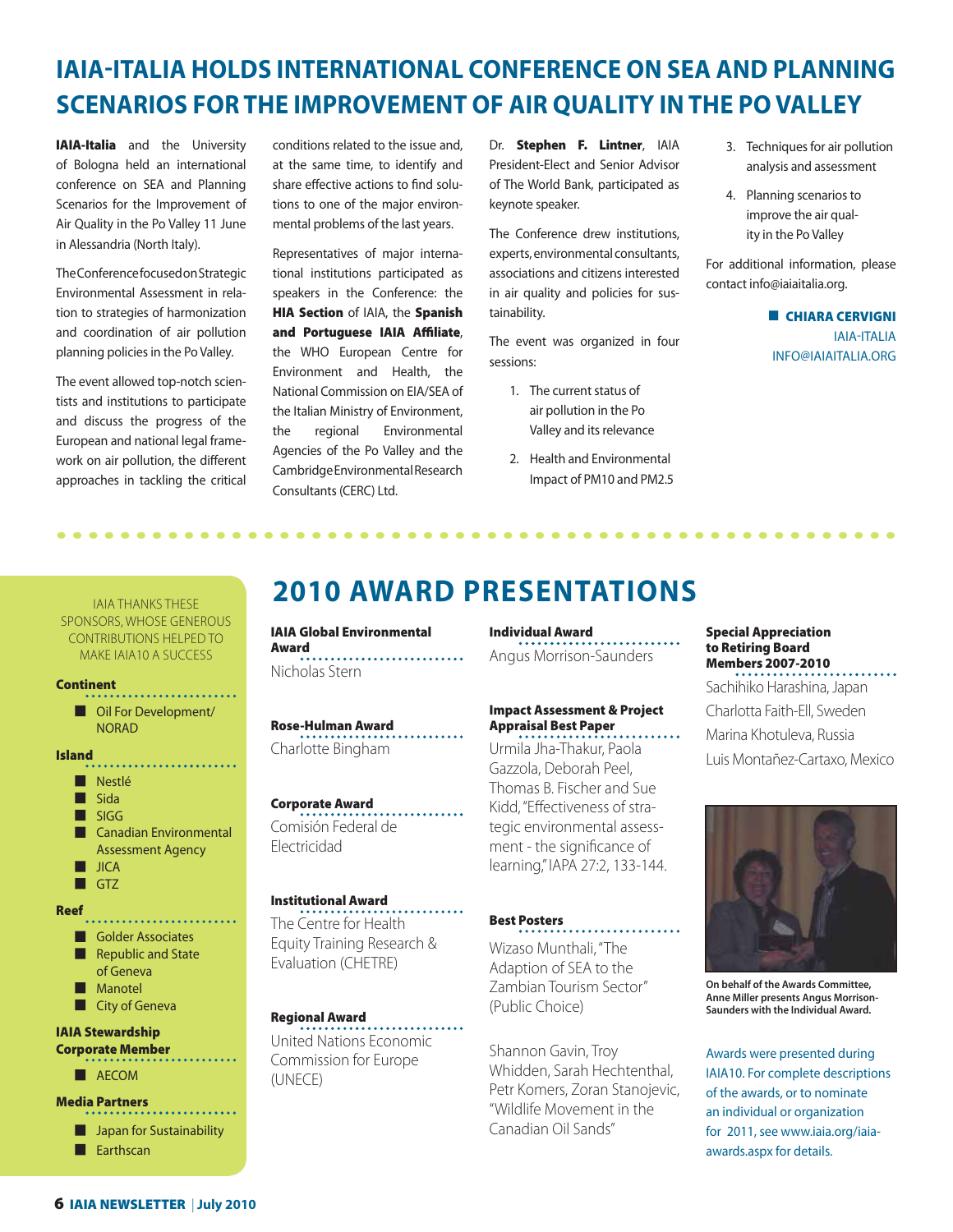### **PILOT TRAINING CONDUCTED ON EXAMINATION OF THE QUALITY OF AN EIA REPORT**

On 11-12 May 2010, the Cameroon Association for Environmental Assessment (ACAMEE) organised a Pilot Training on "Examination of the Quality of an EIA Report" to the benefit of members of the association and students from the faculty of Industrial Engineering (FGI) of the University of Douala.



**Participants in the pilot training.**

This training was a practical exercise for five trainers taking part in the regional training of trainers' process organised by the Secretariat for Environmental Assessment in Central Africa (SEEAC) within the framework of the program of support to National Associations for Environmental Assessment in Central Africa (PAANEEAC), supported by the Netherlands Commission for Environmental Assessment (NCEA).

This training provided the opportunity for ACAMEE to recruit new members, especially from the FGI, with whom it had established a former training agreement. Participants expressed satisfaction for the acquisition of first-hand techniques and skills for report analysis as they were handed a tool kit for

report analysis and a compact disc containing the training modules and a good number of the laws and international conventions related to environmental assessment in Cameroon. IAIA members participating in this training were Dr. **Dieudonne Bitondo**, Executive Secretary of the Association, and **Gwen Van Boven**, a Technical Secretary at The Netherlands Commission for Environmental Assessment.

Several other trainings, such as how to conduct EIAs and present EIA reports, monitoring, and report assessment techniques, have been scheduled for this year for the benefit of members of the association and could be conducted by trainers trained within this process.

### ■ **WILSON MUSORO** | ACAMEE | ACAMEEYAHOO.FR

### **WANTED: YOUR FAVORITE PHOTO**

Please send your favorite photo of an IA-related project as a high resolution TIFF (minimum 4"x6" 300 dpi), together with a description of the photo, to jen@iaia.org. Select photos will be featured in upcoming newsletters.

2010: The International Year of Biodiversity



### **Inspired by Nature**

IAIA is holding a competition open to all

You are invited to submit your written inspirations, photographs and art works before the 15 October 2010.

Winning entries will be showcased at IAIA'11.

Winning entries will be given one year of membership with hard copy journal<br>subscription. Runners-up will win one year of tAIA membership.

**Please visit** www.iaia.org/inspired-by-nature for submission guidelines and instructions, or contact Bridget@laia.org for more details.

Co-ordinated by IAIA's Blodiversity & Ecology Section

### **Resource: E-communication platform for SEA in China**

Known as the SEA-China E-Communication Group, this platform has recently been launched by the Centre of Strategic Environmental Assessment for China of the Chinese University of Hong Kong. It enables environmental impact assessment professionals interested in and/or working on SEA-related issues inside and outside China to share knowledge and experiences with an aim of facilitating the application of SEA in development policies, programs, and plans in China and other Asian countries. You are welcome to join this group now with over 350 members around the world and share your experience with other. To subscribe, please visit http:// sea.grm.cuhk.edu.hk/mailman/ listinfo/cseac, or alternatively email Dr. Kai-Yi Zhou (Project Officer) zhoukaie@cuhk.edu. hk. You can also distribute your information by sending materials through cseac@sea.grm. cuhk.edu.hk.

**ELAM KIN-CHE | THE CHINESE** UNIVERSITY OF HONG KONG KINCHELAM@CUHK.EDU.HK



#### **University of Otago | Dunedin, New Zealand 17th-19th November 2010**

Join us for a three-day conference on health impact assessment (HIA) bringing together international experts and practitioners in policy and planning, impact assessment, and health and wellbeing. Together we will review the latest studies and thinking about ways to make health impact assessment more effective. For more information, see http://www.iaia.org/hia2010/.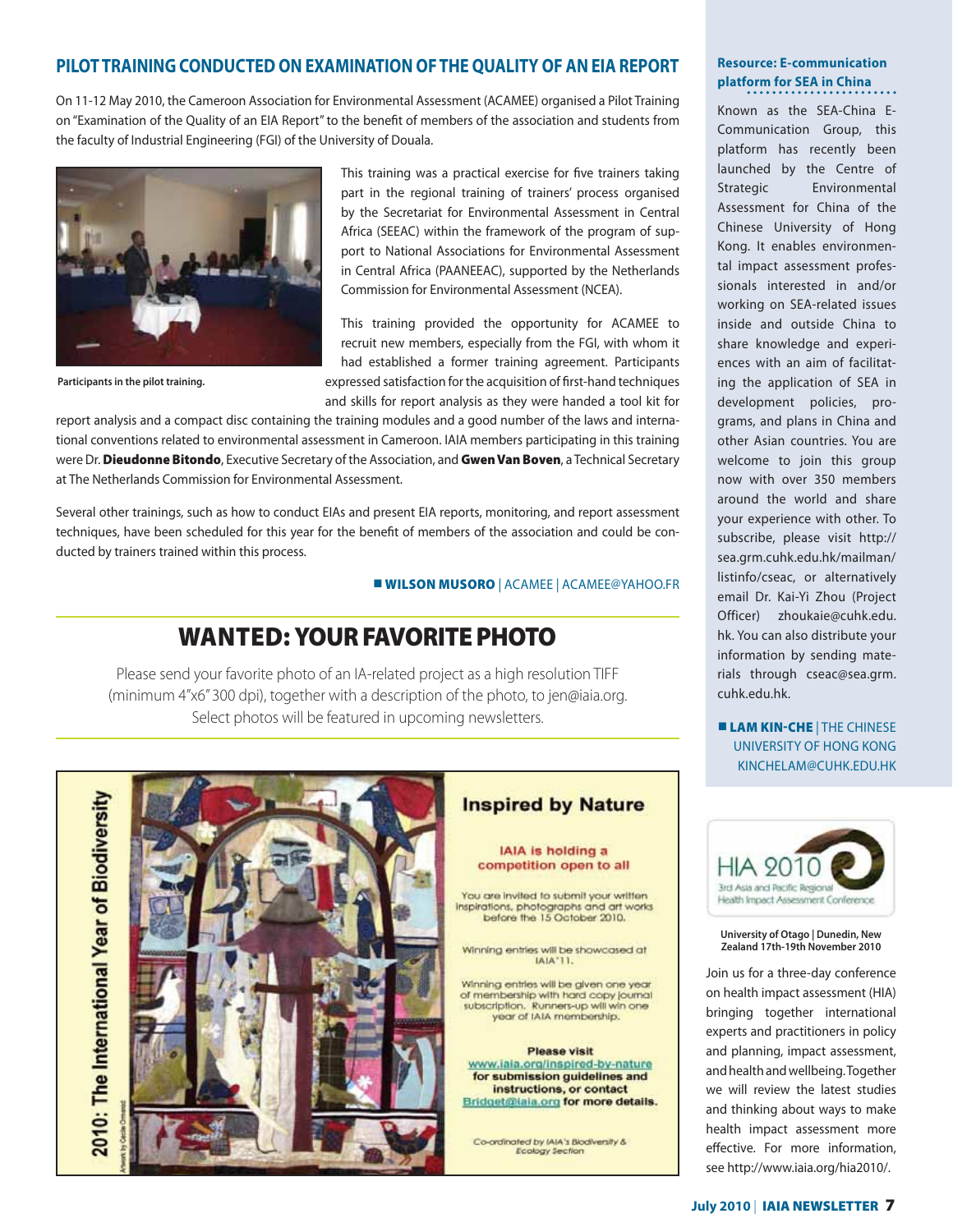# **RESEARCH CORNER**

### **INPUT INVITED FROM STUDENTS, SCHOLARS**

One of IAIA's strategic goals is to make contributions, advancements and disseminate IA research. Among IAIA's members are several junior and established scholars who are passionate about impact assessment (IA) and bring that enthusiasm into their research. Master's and Ph.D. students in particular are close to the "sharp end" of innovative and original IA research, contributing to the advancement of the theory and practice of IA and providing up-to-date breadth and depth of knowledge on cross-cutting themes and topical issues.

The IA Research Corner is intended to provide students, as well as more senior scholars, an opportunity to inform other IAIA members about their research topics, disseminate knowledge, communicate findings, or seek contributions.

Contributions to this feature are invited. Text should be no longer than 300 words and may be sent to jen@iaia.org. The deadline for the next issue of the newsletter is 1 September.

# **DOING RESEARCH ON SEA AS SOCIETAL CHANGE AGENTS**

Researchers at the Danish Centre for Environmental Assessment have investigated how knowledge is produced in the field of SEA by focusing on the cooperation between SEA researchers and SEA practitioners. The investigation was based on a distinction between three modes of cooperation: Mode 1 as the classic research, Mode 2 as entrepreneurship, and Mode 3 as change agent. Three cases of change agent research have documented potentials for strengthening relevance and adequacy of theory as well as an improved contextualisation of research. Risks of the change agent approach are related to contextual changes and lack of engagement.

At IAIA10, conference participants were encouraged to categorise their own cooperation mode at a poster about the investigation. Of 60 responses distributed evenly between researchers and practitioners, the results were:

- Researchers: 3 % as Mode 1, 32 % as Mode 2, and 65 % as Mode 3
- Practitioners: 4 % as Mode 1, 27 % as Mode 2, and 69 % as Mode 3

Looking beyond obvious biases of the method, the statistic indicates a widespread cooperation between IAIA researchers and practitioners on research on impact assessments. This is a strength in the IAIA community as it supports the efforts on changing society to a more sustainable behaviour; however, the low percentage of mode 1 researchers and practitioners may mean that the community do not benefit from the strengths of this mode.

Questions on the investigation are welcome.

### **LONE KØRNØV** | DANISH CENTRE FOR ENVIRONMENTAL ASSESSMENT | LONEK@PLAN.AAU.DK ■ **IVAR LYHNE**, PHD STUDENT | AALBORG UNIVERSITY AND ENERGINET.DK | LYHNEPLAN.AAU.DK

### **IAIA STUDENT MEMBERSHIP CATEGORY EXTENDED**

Recent graduates can now take advantage of the student membership rate for up to two years after graduation. A copy of a dated diploma or dated proof of graduation is required.

### **INTERNSHIPS INVITED AND AVAILABLE ON CAREER CENTRAL**

IAIA Career Central is the premier electronic recruitment resource for the industry. Employers and recruiters can access the most qualified talent pool with relevant work experience to fulfill staffing needs. Special rates for employers seeking interns; for job seekers, the service is always free! See http://jobboard.iaia.org/ today.

### **INDIGENOUS PEOPLES SECTION SEEKS INPUT ON BEST PRACTICE PRINCIPLES**

The Indigenous Peoples Section has been working on best practice principles for incorporating traditional knowledge in impact assessment. A draft document is now available on the IAIA web site at www.iaia.org/iaiamembers/ content.aspx?id=5.7&pagename=Sections. The principles follow the format and approach of existing IAIA best practices and first provide the background, definitions and objectives of best practices principles. The second half then presents the best practice principles, organized into general "basic principles" and specific "operating principles'." The principles aim to promote a meaningful integration of traditional knowledge as well as the respectful incorporation of indigenous peoples in impact assessment by describing ways to incorporate indigenous peoples' positions as well as using traditional knowledge along with "Western knowledge" to complete a more comprehensive assessment.

The Section invites input from all interested IAIA members. In particular we are seeking input from members outside of Canada as the document so far is based heavily on the Canadian experience. Naturally, our Canadian colleagues are welcome to provide input too. Your comments or questions should be sent to **Martin Haefele** at mhaefele@reviewboard.ca. Please submit comments by the end of July.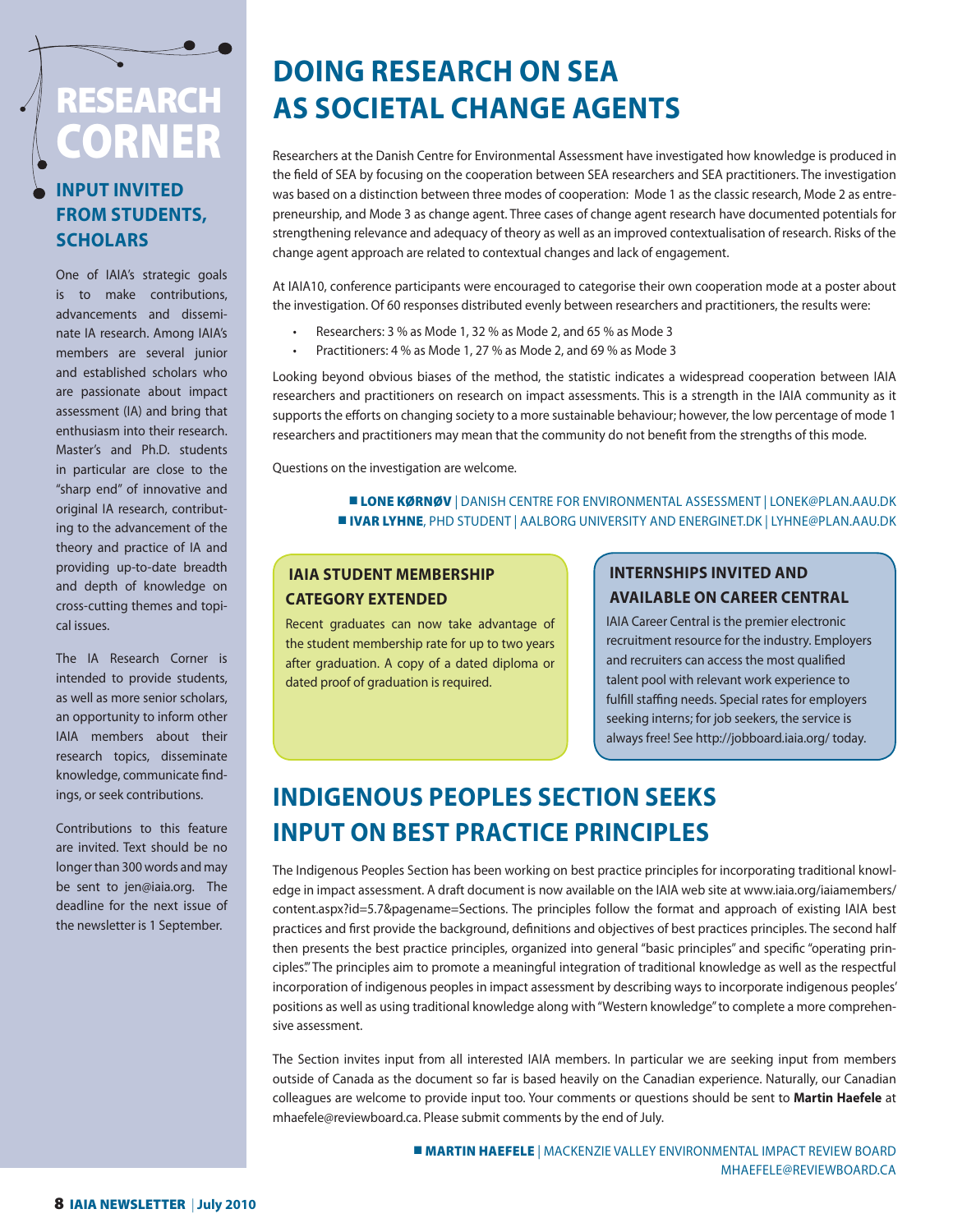# **CAREER CENTRAL SALE!**

**Through 30 July 2010, employers can enjoy a 65% price reduction in job postings! Simply enter the promotion code 656M** when posting jobs to benefit from these reduced rates.

**Tap into a worldwide talent pool of environmental and impact**  assessment professionals or find a job in a country half a **world away by visiting IAIA's Career Central (www.iaia.org > Career Central). This international jobs board is open to IAIA members and non-members alike, so go ahead and forward the link to colleagues or friends who might be interested.**

**For a minimal fee, employers can post jobs online, search for**  qualified candidates based on specific job criteria, and create an online resume agent to email qualified candidates daily.

**For free, job seekers can post resumes, search for and browse jobs based on selected criteria, and save jobs to review later. And seekers can create a search agent to notify them when jobs are posted that match their criteria.** 

 **Bookmark www.iaia.org > Career Central today!**

## **IAPA SEEKS INCLUSION IN SSCI**

Impact Assessment and Project Appraisal is IAIA's journal. It is one of the few journals in the world fully dedicated to impact assessment. It is within IAIA aims to continue improving this journal and keep it at the level of the best international journals. An important step is to have IAPA indexed in the Social Science Citation Index (SSCI); this will improve the international recognition of IAPA as being among the best.

To achieve this status, IAPA needs to be cited in other journals that are already in the SSCI. And it needs to receive good and even excellent articles. You can help us in this effort. If you are submitting a paper to another journal, please make sure that the journal is already in the SSCI and please cite IAPA papers. And if you are submitting a paper to IAPA, remember that IAPA goes to over 120 countries, to libraries as well as to members, and is widely read by policy makers, consultants, etc., and by academics and students.

Notes for Authors are available in the journal and on the Web (www.scipol. demon.co.uk/iapanote.htm); submit papers to the editors at A.Morrison-Saunders@murdoch.edu.au and francois.retief@nwu.ac.za.

**U WILLIAM PAGE · BEECHTREE PUBLISHING · PAGE@SCIPOL.CO.UK** 

■ **MARIA PARTIDARIO** • INSTITUTO SUPERIOR TÉCNICO AND CHAIR, IAPA EDITORIAL BOARD • MRP@CIVIL.IST.UTL.PT

### Find that perfect fit.

Your online employment resource<br>for jobs and candidates in the field<br>of impact assessment.

### **IAIA Career Central**

Where do you go to find the best jobs and most qualified candidates in Impact Assessment? The International Association for Impact Assessment (IAIA) has created IAIA Career Central to be your resource for making online employment connections in the field.

#### Job Seeker Benefits

- · Services are FREE!
- . Online job search and application.
- Confidential resume posting.
- · Save jobs and apply when ready.
- · Email notification whenever posted jobs match your search criteria.

### · Targeted talent pool - reach a focused audience<br>of qualified professionals. · Easy online job posting and management.

**Employer Benefits** 

- · Resume search included with job posting.
- · Email notification whenever job seekers match
- your requirements.

Post your job or resume at http://jobboard.iaia.org.

1330 23RD STREET SOUTH | SUITE C | FARGO, ND 58103-3785 USA<br>PHONE +1.781.297.7908 | FAX +1.781.297.7917

**Did you know? Full online texts of articles in** Impact Assessment and Project Appraisal **since March 1999 are free to IAIA members through IngentaConnect. Tables of contents, abstracts and index, and a contents alerting service are also available.** 

**All items in** IAPA **are openaccess 24 months after publication. Bookmark IngentaConnect at www. ingentaconnect.com/content/ beech/iapa today!**



#### **July**

**11** World Population Day

### **August**

**9** International Day of the World's Indigenous People

. . . . . . . . . . . . . . . . . . .

**12** International Youth Day

### **September**

- **8** International Literacy Day
- **21** World Gratitude Day

### **October**

**8** International Day for the Elderly

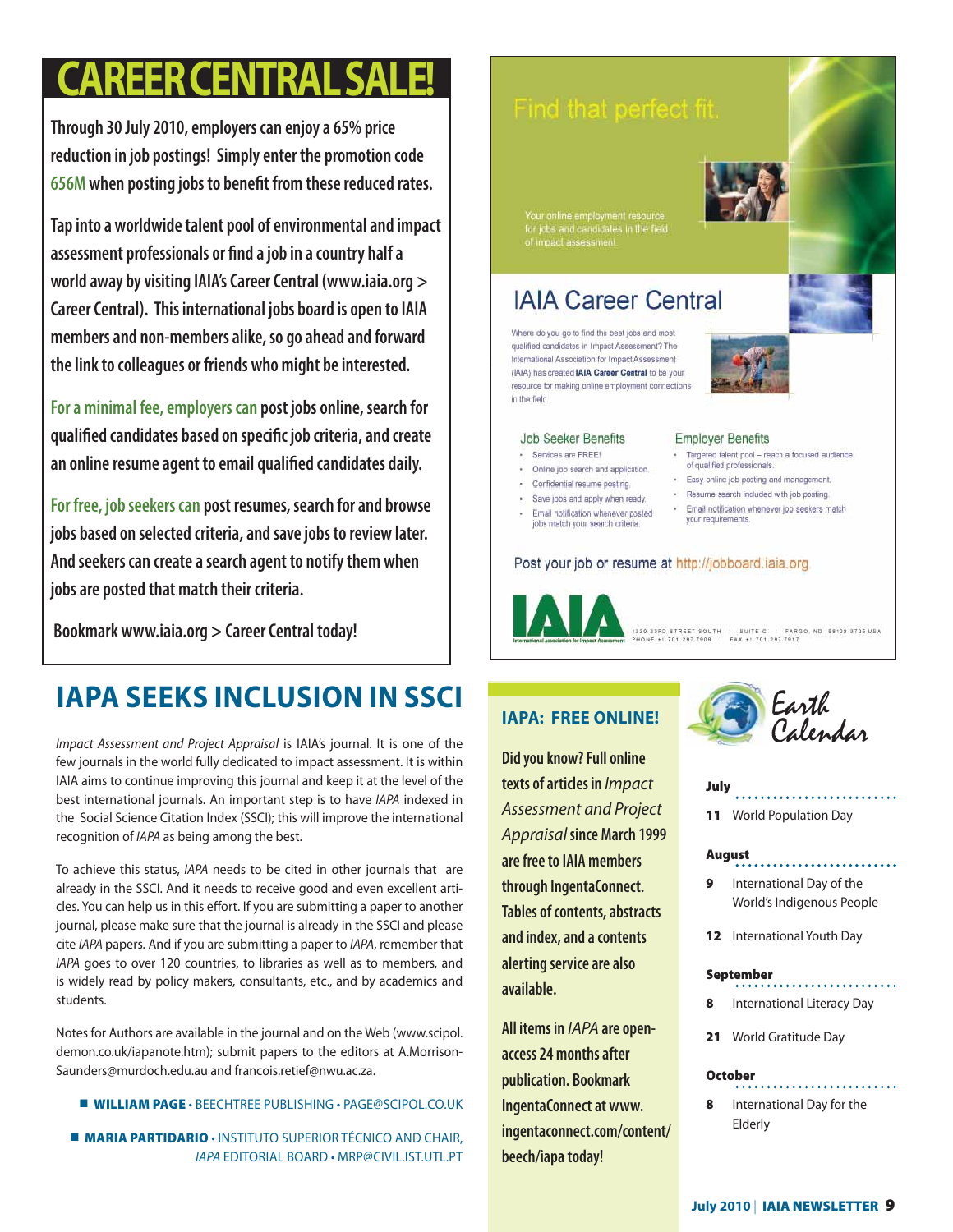### **WELCOME, NEW MEMBERS**

 **1 March - 30 May 2010 • • •**

**Australia:** Nicholas Daly, Brett Loney, Danielle Nazzari. **Bangladesh:**  Shakil Ferdausi. **Brazil:** Maria Claudia Braga, Cristina Guerreiro de Meneses, Lidia Lu, Mario Malvisi, Flavia Reis, Sergio Rodriguez. **Cambodia:**  Sophal Chhun, **Canada:** Chuck Hubert, Jannie Kanakos, Omid Madjidi, Paul Mercredi, Brent Parker, Nicole Spencer, Gordon Sunderland, Louise Vallières, Susan Young. **China-PRC:** Zhongming Chen, Jie Ding, Feizhou Duan, Hongbin Gu, Lihua Huang, Lin Liu, Xiaoli Liu, Xin Ren, Jingming Ren, Kris Schneider, LinShen Xie, Ning Yang, Lin Zhang, Shichun Zhou. **Denmark:** Tim Richardson. **Ecuador:** Alfredo Cueva. **Ethiopia:** Robi Redda. Finland: Jouko Eskelinen. Ghana: Benjamin Dade Kofie, Eric Ofori-Nyarko, Nana Yaw Otu-Ansah. **Greece:** Mania Lamprou. **India:** Parthapriya Ghosh. **Indonesia:** Sjofjan Bakar, Arif Haryana, Diah Indrajati, Heru Waluyo Koesword, Inge-Marie Lorenzen Holst, Sinta Saptarina Soemiarno, Ary Sudijanto, Tri Dewi Virgiyanti. **Ireland:** Abigail O'Callaghan-Platt, Fiona Patterson. Italy: Francesco Belfiore, Carlo Rega, Emanuela Rocca. Japan: Makoto Ehara, Satoru Iino. **Kenya:** Grace Mwai. **Laos:** Keobang A. Keola. **Mauritania:** Amanetoullah Abacar. **Mexico:** Aldebarán Contreras Rivera, Juan Juarez, Francisco Reynoso, Rafael Romero Luna. **Mozambique:** Rosa Cesaltina Benedito, Natalia Camba, Luis Domingos Luis, Luís Manhiça. **Nigeria:** Dorothy Bassey, Eno-Obong Ekong, Kerley George, Miriam Igwo-Ezikpe, Stephen Majam. **Norway:** Hilde Kyrkjebø. **Pakistan:** S. Zia Al-Jalaly. **Poland:** Radoslaw Kowalczyk. **Republic of Korea:** Pil Jung Mun. **Sierra Leone:** Abdul Rahim Jalloh. **Spain:** Elena Cabeza, Antonio Colom, Juan Ramon Miguelez-Garcia, Juan Singer, Josep Maria Torrents. **Sudan:** Salah Eldin Mohamed Nour. **Sweden:** Egon Enocksson, Michael Jones, Linda Karlsson, Sandra Paulsen. **Switzerland:** Jelena Godjevac, Promila Kapoor-Vijay, Yunkyung Lee, Lucien Manga, Giuseppina Pagano. **Tanzania:** Yusufu Kamote, John Lazimah. **Thailand:** Rosalind Amornpitakpun, Siriwan Chandanachulaka, Sukont Cheasakul, Pattapong Kessomboon, Nusaraporn Kessomboon, Rungnapar Pattanavibool, Suchaya Ummaralikit.

**The Netherlands:** Marian Harberink, Margriet Hartman, Arienne Naber. **Timor-Leste:** Cristovao da Costa Pereira Martins, Luis Dos Santos Belo. **Tonga:** Seini Fotu. **Tunisia:** Julian Bertlin, Awatef Fourati. **Turkey:**  Jacob Townsend. **Uganda:** Grace Birikadde, Esther Kisembo, Nurudin Njabire. **United Kingdom:** Chloe Chadderton, Karen Dick, Giulia Guidi, Mark Holmes, Aoibheann O'Brien. **USA:** Karen Fadely, Eduardo Lehoux, Kevin Njabo, Yaping Wang, Kristin Wilcox, Yuan Xu. **Vanuatu:** Williams P. Ganileo. **Vietnam:** Pham Dinh Thuong, Nguyen Dinh Hiep, Le Hoang, Ta Quang Huy, Thuy Nguyen, Nguyen Van Thanh, Dang Tung.



### **BRODERICK APPOINTED TO UK'S IPC REGISTER OF COMMISSIONERS**

**Martin Broderick**, Ireland/UK IAIA member, has been appointed to the Register of Commissioners for the Infrastructure Planning Commission (IPC) by The Rt. Hon John Denham MP, Secretary of State for Communities and Local Government. The appointment is for 5 years commencing on 1 March 2010, with the possibility of being extended an additional 3 years.

Martin said: "I'm very excited about this appointment and this is a fantastic opportunity for me to play a critical role in the decision making for major nationally significant infrastructure projects."

The IPC is a one-stop development consent process for major infrastructure projects such as large wind farms, oil and gas, power stations, and railways. The new Commission will be critical to improving the UK's infrastructure now and in the future, maintaining and improving quality of life, protecting prosperity and safeguarding the environment in an increasingly competitive global economy.

Information about the Infrastructure Planning Commission is available at http://infrastructure.independent.gov.uk/.

■ **MARTIN BRODERICK** | GOLDER | MBRODERICK@GOLDER.COM

**Have you or an IAIA member you know recently made news, celebrated a promotion, retired, or completed a major project?** 

**Please send the information to the newsletter and share it with the IAIA community!**

# Call for awards nominations**2011**

You have the opportunity to nominate outstanding colleagues, peers, and organizations for their extraordinary contributions to the field of impact assessment and IAIA.

See the award categories online at www.iaia.org > Awards. Nominations are invited via the online form available at www.surveymonkey.com/s/IAIA2011Awards and should be submitted by 15 July. Following the Award's Committee's review and selections, winners will be honored during IAIA11 in Puebla, Mexico.

Following the Awards Committee's review and selections, winners will be honored during IAIA11 in Puebla, Mexico.

Please take time to recognize those people and organizations who truly make a difference.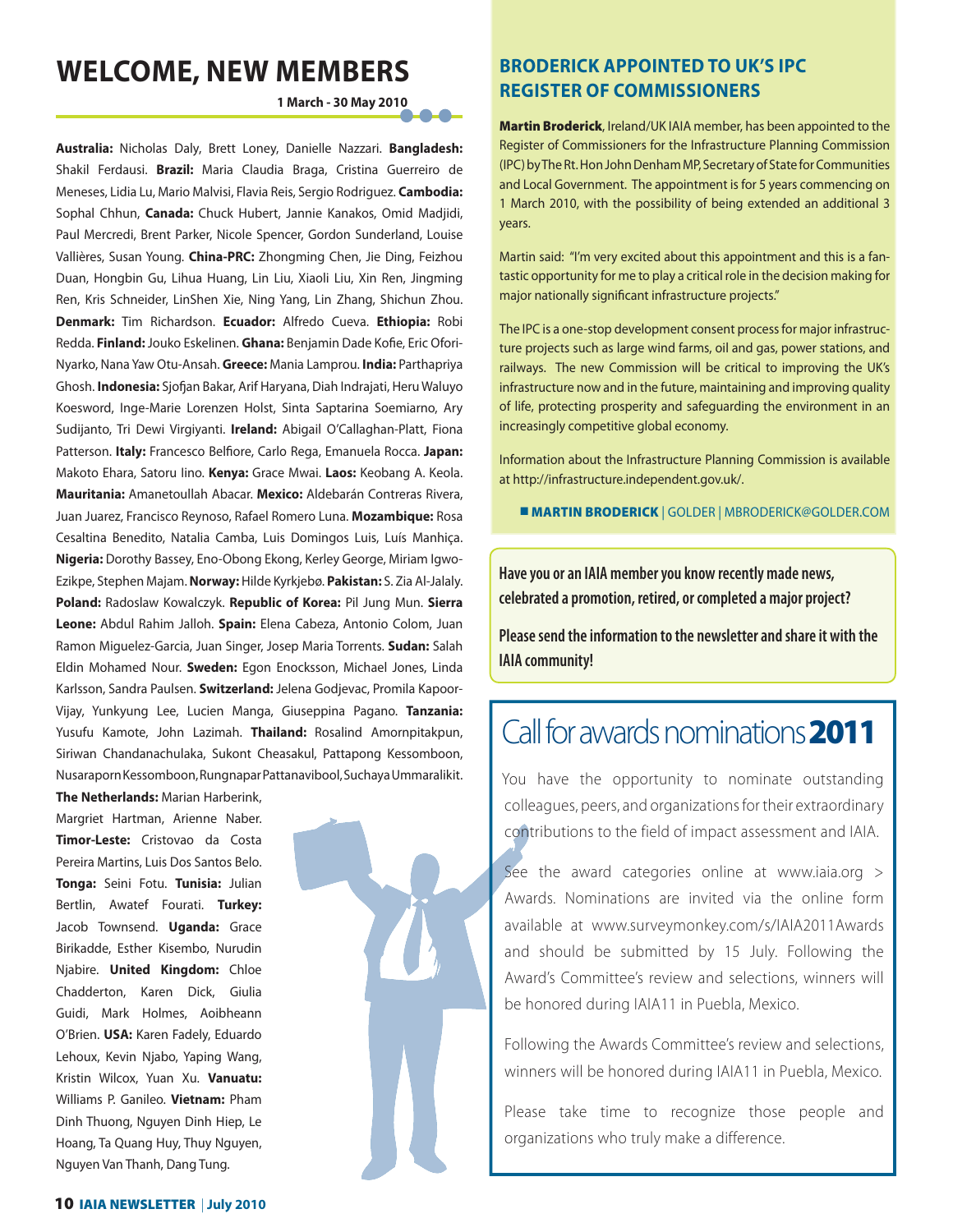

### **TRAINING COURSE DATABASE AVAILABLE**

IAIA's "EIA Training Course Database" is a free information sharing tool about environmental impact assessment training courses and programs around the world. The database contains key training course information for those interested in attending and delivering courses. This database makes information searching and retrieval easy.

Anyone from the public sector, private sector, non-government organizations and private citizens can benefit from this one-stop course inquiry database. More information about each course can be obtained from the course contact person/organization included with each course listed.

**Trainers:** Update or add your courses for maximum exposure!

Looking for a training course? Search the database to find a course that fits your area of interest or geographical location.

**Visit** www.iaia.org/training/training-course-database.aspx today!

# **FOLLOW IAIA ON FACEBOOK**

 Check us out at www.facebook.com/pages/IAIA-International-Associationfor-Impact-Assessment/311623229112. The purpose of this page is not to replace IAIA's existing listserv and Section communications, but to expand IAIA's reach, network to new people, and draw them to the more expansive information and resources on IAIA's Web site.

If you already have a Facebook account, we encourage you to become a "fan" and post links and content, start a discussion, and share the page with your contacts who might be interested. Even if you don't have a Facebook account, please check out the page, as you'll still be able to view everything.



### **IAIA WIKI GROWING, INPUT INVITED**

IAIA's wiki is devoted entirely to the topics of impact assessment. Visit www.iaia.org/iaiawiki to check it out, and better yet, to contribute! There are topic pages on biodiversity and ecosystems IA, SIA, IA training and education, SEA, and many more.

The IAIA Wiki is viewable by everyone, members and non-members alike. However, unlike Wikipedia, where anyone can submit and edit text, only IAIA members are allowed to contribute to the IAIA Wiki at this time. This policy is intended to establish a high level of credibility and authority to our content, and will be subject to review by the Board at a later date.

Since this is a recent initiative, the pages have various amounts of content, so we invite you to help add to the pages. Just click "Create Account" to get set up and start posting content; you'll receive a notification once your account is ready.

### A D V E R T I S E M E N T

**En hancing and sustaining the world's built, natural and social environments for our cl ients and the communities that we serve**



AE COM provides global se rvic es in all aspe ct s of Im pact Assess ment s an d Permit ting.

**Fo r more informatio n:**

Vivian Gianno tt i 713.520. 99 00 Vivi an .Giannot ti@a ecom .c om

www.aecom .c om





### **México IAIA11: WATCH DEVELOPMENT ONLINE**

 What are the consequences to ecosystems, cultural heritage and human well-being -in the short and long run- of decisions taken by infrastructure developers, industry executives and managers, financial agents and business leaders? At IAIA11, ideas and experiences on this theme will be shared by experts from around the globe, with the end result being a better collective knowledge about how to ensure a better future.

Follow the developing program, keep track of important dates and deadlines, view submitted abstracts, watch for important announcements and more at http://www.iaia.org/conferences/iaia11/.



IAIA10 PowerPoint submissions are now invited. If you would like to post the PowerPoint submissions from your presentation in Geneva on the IAIA10 proceedings Web page, please send the file to IAIA webmaster Jeff Torreson (webmaster@iaia.org). Please provide Jeff with your name, the title of your presentation, and the number and name of the session in which you made the presentation.

Reviewed papers from IAIA10 concurrent sessions that have been submitted to IAIA HQ are posted online. Concurrent thematic session papers that have been reviewed by session chairs and received by HQ have also been posted. Questions regarding concurrent thematic papers should be sent to Derek Eaton (Derek.EATON@unep.org).